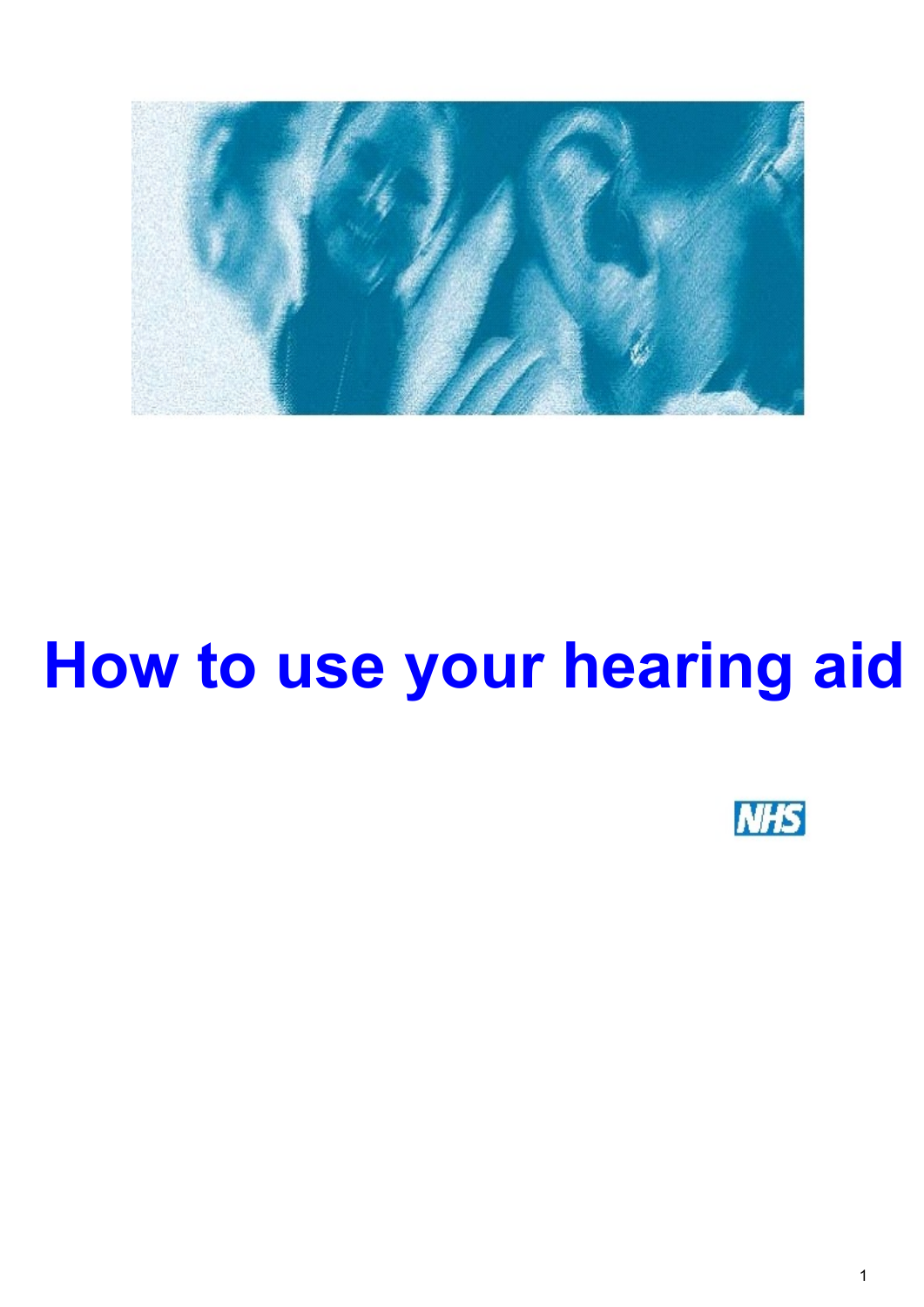# **Contents**

- **3 Your new hearing aid**
- **5 How a hearing aid can help**
- **7 Getting used to your hearing aid**
- **11 Your NHS hearing aid**
- **13 Ear moulds**
- **15 Putting in your hearing aid**
- **18 Controlling your hearing aid**
- **20 Common problems**
- **22 Care and maintenance**
- **25 Local hearing aid services**
- **26 Other assistance**
- **28 Helpful organisations**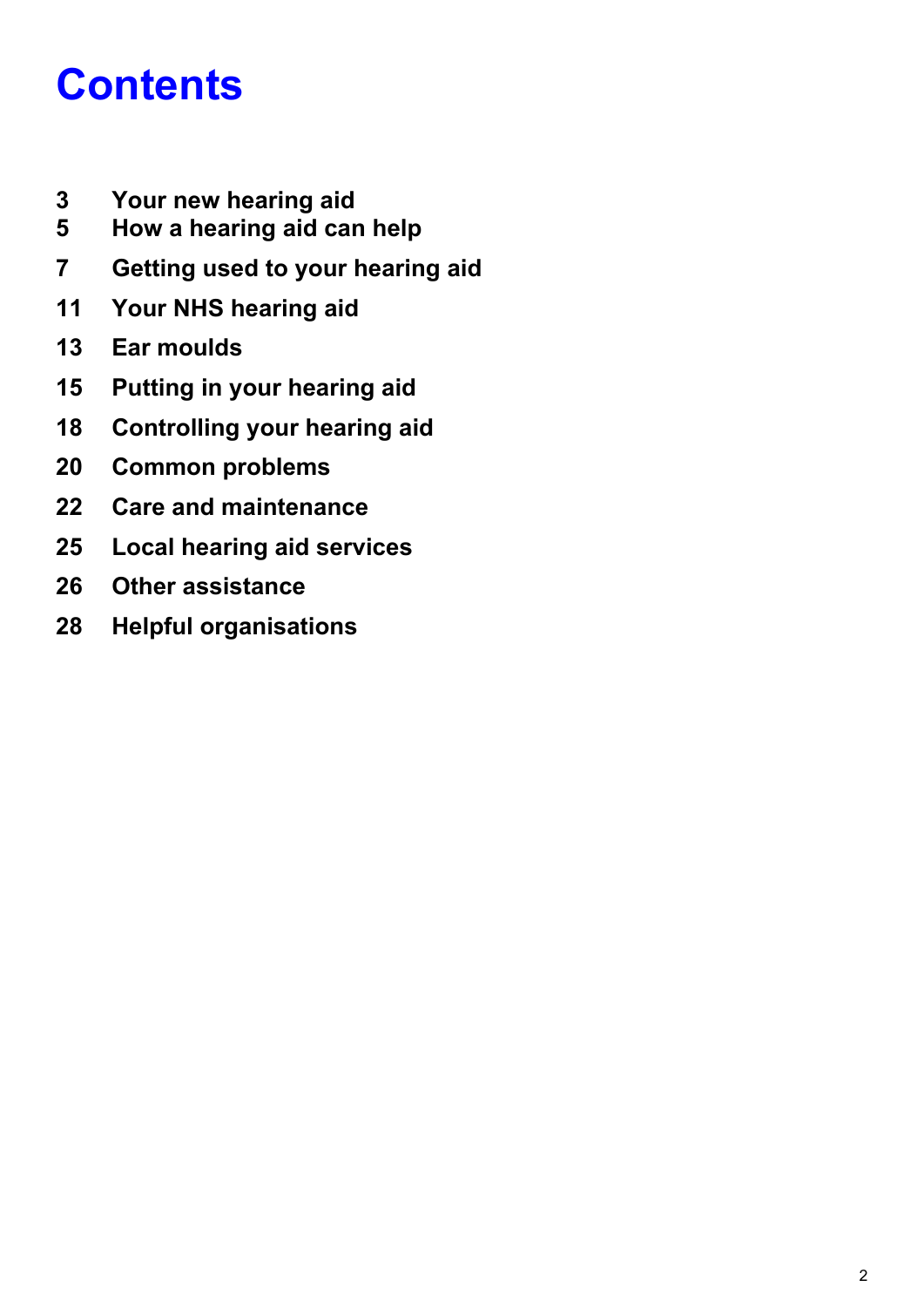# **Your new hearing aid**

Your hearing aid is the first step towards better hearing. There is no doubt that, with practice, it will make a real difference to your quality of life.

Please take the time to read this guide, as it will help you get the best out of your new hearing aid. It will prepare you for what your audiologist will explain to you at your fitting appointment, and it also contains extra information about how to use and look after your aid. It will also explain tactics that will make it easier to understand what other people are saying, and finally contact information for some useful organisations.

Normally you will be given an appointment 6 weeks after your hearing aid is fitted. After this appointment you will usually be discharged. If you require any assistance with your hearing aid after this, such as a faulty aid or new mould, you can contact us on 01493 452354

# **What does the NHS provide?**

Your hearing aid is provided free on loan. It is yours for as long as you need it, but it remains NHS property.

The batteries for your hearing aid will be supplied to you free of charge. A member of the audiology team will explain how to get new batteries when you need them. You will also be given a service book for your hearing aid, in which the hearing aid centre staff will note down any changes they make to the aid, when you are given batteries and so forth. You should always bring it with you when you come to the centre for anything to do with your hearing aid.

Please look after your hearing aid. The Audiology Department will repair or replace it free of charge if it goes wrong. However, there may be a charge of £75 if it is lost or damaged through misuse.

### *Note on private dispensers*

If you bought hearing aids privately this does not prevent you from getting hearing aids free of charge through the NHS. The NHS cannot help you to pay for the private purchase of hearing aids, or provide batteries for them.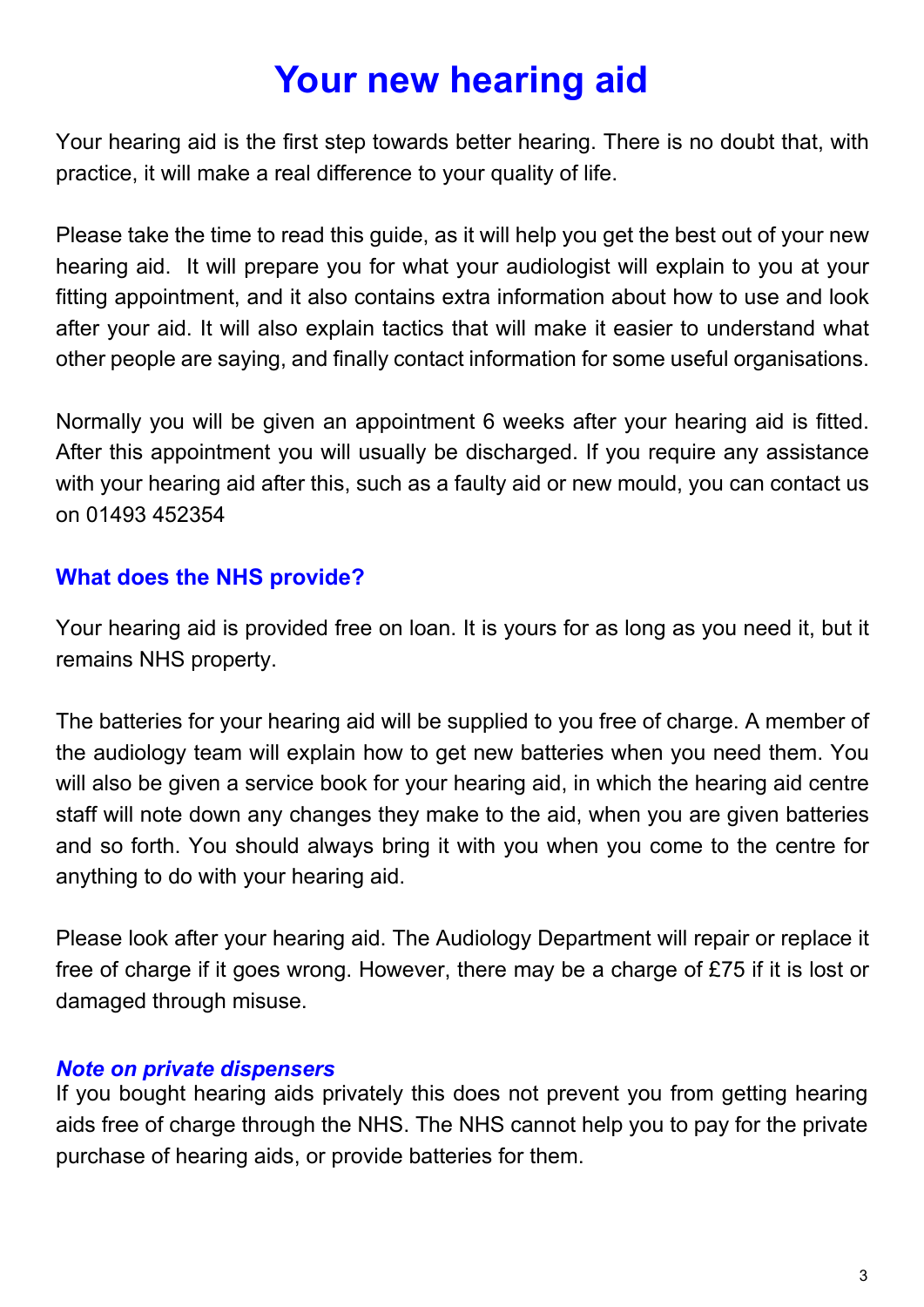# **How a hearing aid can help**

### **What you can expect**

Hearing aids cannot give you perfect hearing, but they can help you to hear everyday sounds like the doorbell, the telephone ringing and the kettle boiling. They can also help you to follow what people are saying, so that conversation becomes much easier and more relaxed. You will probably find that it is helpful to watch people's faces at the same time.

In noisy places like high streets, pubs and restaurants, you may still find it difficult to follow what people are saying. The digital hearing aids we provide are designed to reduce certain kinds of background noises, such as the rumble of traffic or the whir of a fan. This makes listening more comfortable, but you may still struggle to pick out one voice from the general chatter. Wearing an aid in both ears may help you to focus better on what you want to listen to, please speak to your audiologist if you would like two hearing aids.

# **How do you know your hearing aid is right for you?**

Whichever digital hearing aid you will be issued with, it will be selected and adjusted to give you the best results.

You need to take time to get used to wearing a hearing aid and become accustomed to the sound of it. After 6 weeks, you will normally be given an appointment to discuss how you have been getting on with your hearing aid. If, however, you are not progressing with the aid after a month or so then please contact the Audiology Department. It may be possible to adjust it to suit you better. Your hearing aid should never make sounds uncomfortably loud for you.

Your hearing may seem 'dull' when you take your aid off, but that is just because you have become used to hearing much better with it. Using a hearing aid won't make your hearing worse.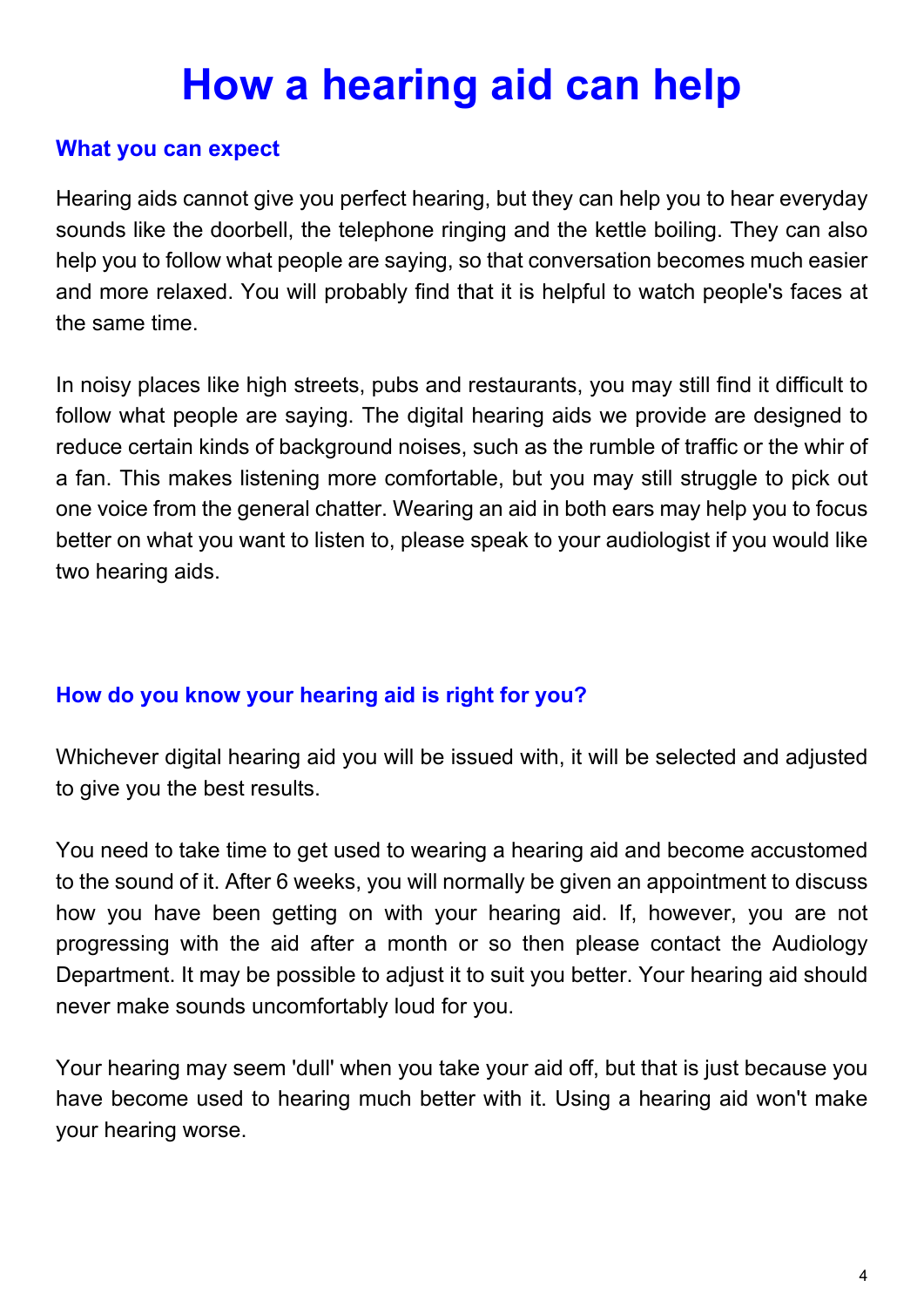# **Get used to the hearing aid**

If you have not worn an aid before, allow yourself sufficient time to get used to it. Familiarise yourself with your specific model – instructions will be provided at the fitting. Practice inserting and removing your ear piece. This may seem awkward at first, but will become easier with perseverance.

You will hear sounds that you have not heard for perhaps some time; some people find their own voices sound different. You will need time to adjust and learn to recognise these new sounds.

You may wish to gradually build up the time you use your hearing aid possibly starting at home first. Extend the use to more difficult listening situations as your confidence grows. Regular practice and use will give you the best chance of success. Experiment with your aid, even in situations where you feel you hear well – you may be surprised!

Whilst your digital hearing aid offers you the best available technology, programmed to your specific needs, it cannot restore normal hearing.

### **One hearing aid or two?**

Opting for one or two hearing aids depends on your hearing assessment and individual needs. This will be discussed at your assessment and can be reviewed in the future if required.

#### **Some common problems**

When you are new to your hearing aid, a number of things can happen to make you think there is something seriously wrong. For example, your aid might suddenly stop working only because the battery is dead. If you think something is wrong with your hearing aid, please see the guide on page 12.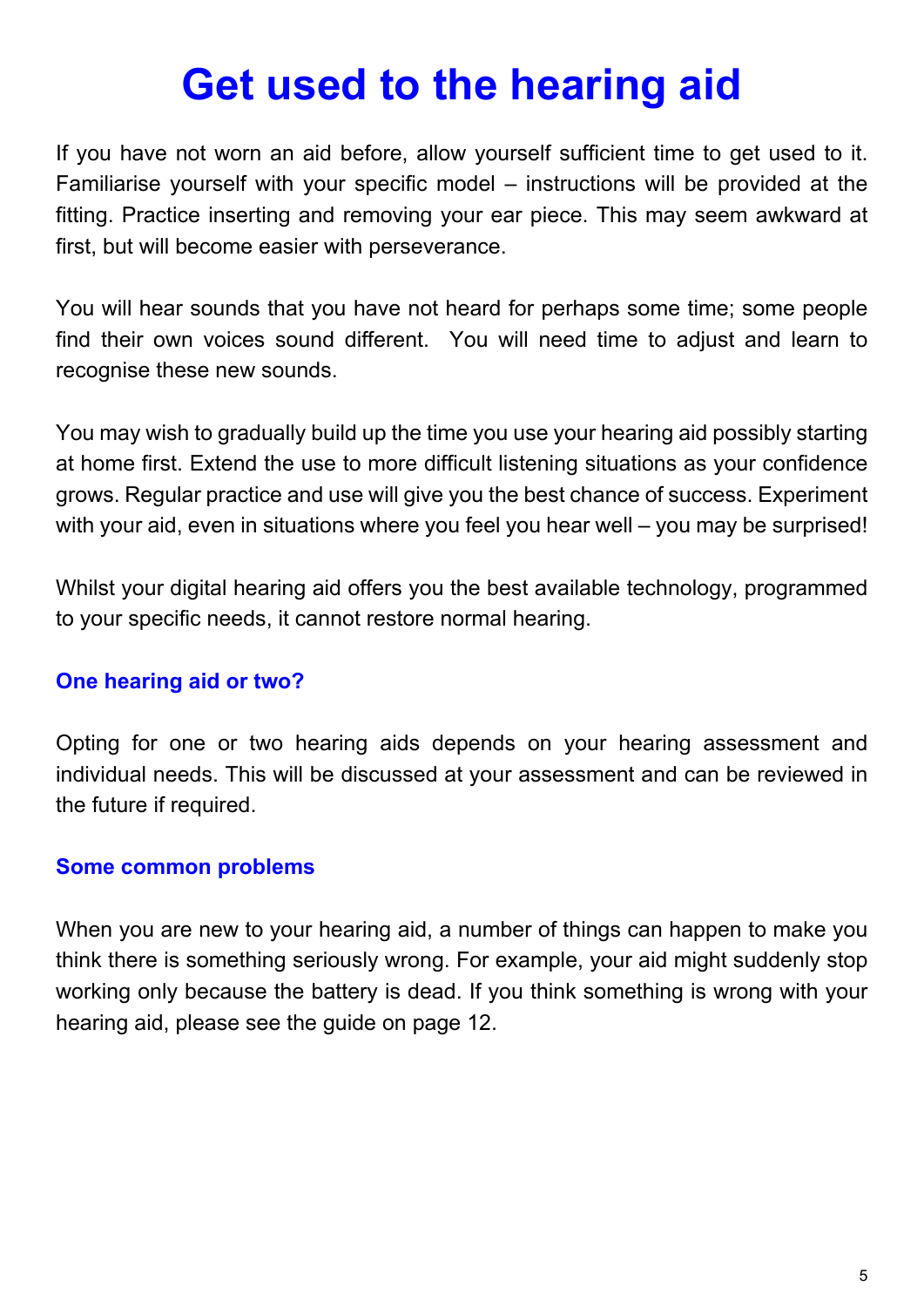# **Listening tactics**

Even with the best hearing aid, some situations may still be very difficult. Here are a number of things you can do to make it easier to understand what people are saying. Try telling others about your hearing loss and how they can help you to follow what they are saying.

- Ask people to speak clearly, but not to shout;
- · be clear about your communication needs from the start. This will make the conversation easier for the other person too;
- face the person speaking and ask them to face you;
- · 3-6 feet is the ideal distance from the person speaking. Your hearing aid has only a small microphone, so the closer you are to the sound you are listening to, the better;
- · Ensure you can see their expression clearly, try to make sure that the light is falling on their face;
- Don't be afraid to ask people to repeat or rephrase what they said. If you don't, hoping to pick up the sense later, you may lose track of the conversation altogether;
- · Make use of what you can see as well as what you can hear. Gestures, facial expression and mouth movements can give you helpful clues to the meaning of what someone is saying;
- · If necessary, ask the speaker to slow down and remind them to face you and speak clearly;
- · Encourage people to make a point of letting you know when they are introducing a new topic of conversation - and what the subject is;
- · It may be helpful to use questions with yes/no answers to confirm information (e.g. 'Did you say 4 o'clock?' rather than 'Did you say 4 o'clock or 5 o'clock?');
- · Try to keep calm, and don't panic; and be patient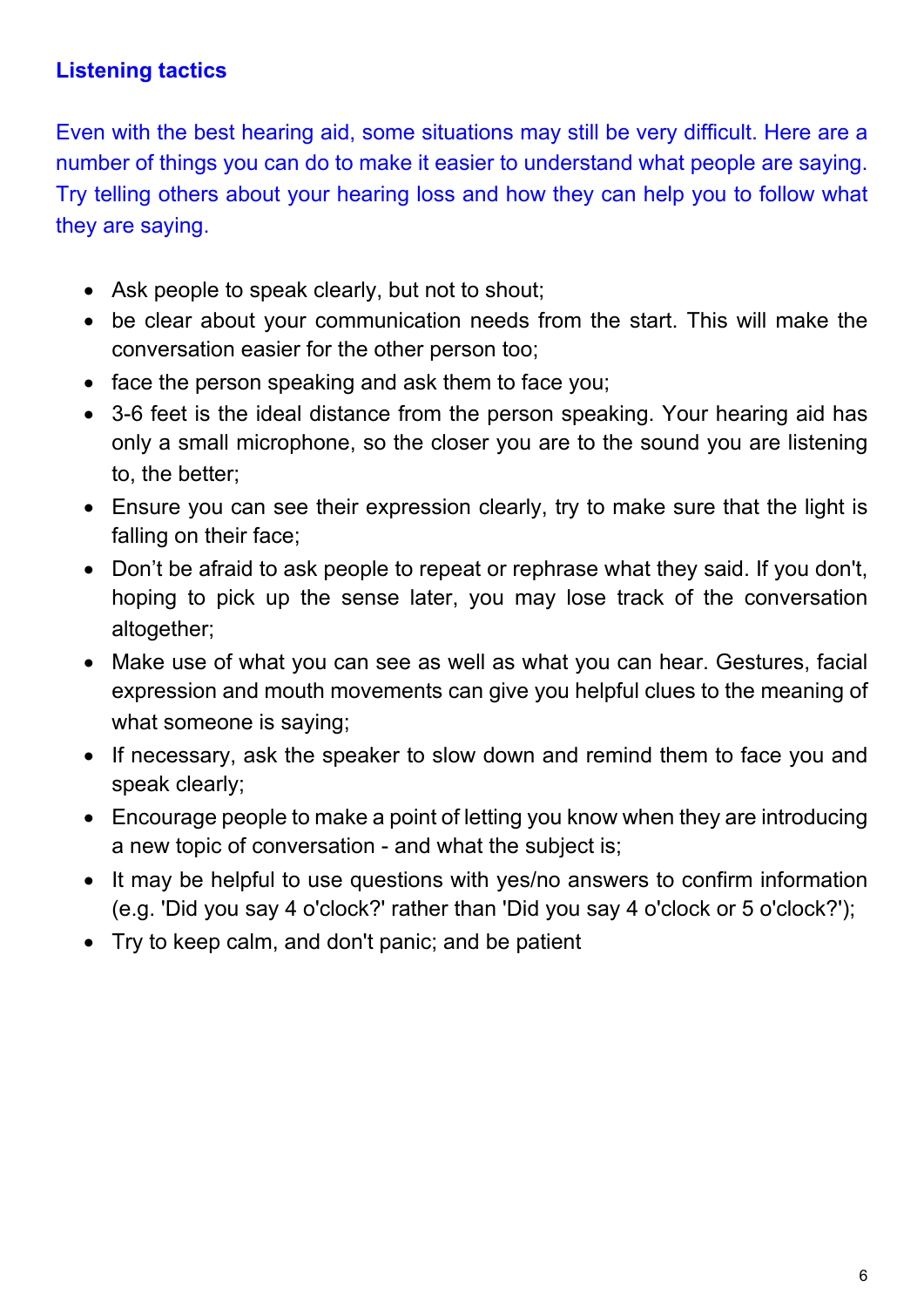# **Your NHS hearing aid**

**Behind-the-ear (BTE) hearing aids with an ear mould**

This is the most common arrangement. The ear mould is custom made to fit in your ear.







This arrangement is suitable for milder hearing losses. A reasonable degree of dexterity is required to insert the Tube and Tip.

**CROS and BiCROS hearing aids** are for people with hearing in one ear only. CROS hearing aids feed sound to your good ear from the side with no hearing. This ensures that you do not miss sounds on your 'deaf side'. BiCROS aids are for people who have no useful hearing in one ear and a hearing loss in the other. These aids pick up sounds from both sides, amplify them and feed them into the ear that has some hearing.

**Directional microphones:** Your hearing aid will have a directional microphone to help you to focus on speech sounds in the presence of background noise. Your hearing aid may have a small push button to allow you to switch between the normal and directional microphones.

Please look at the literature provided with your individual hearing aid for the settings on your hearing aid.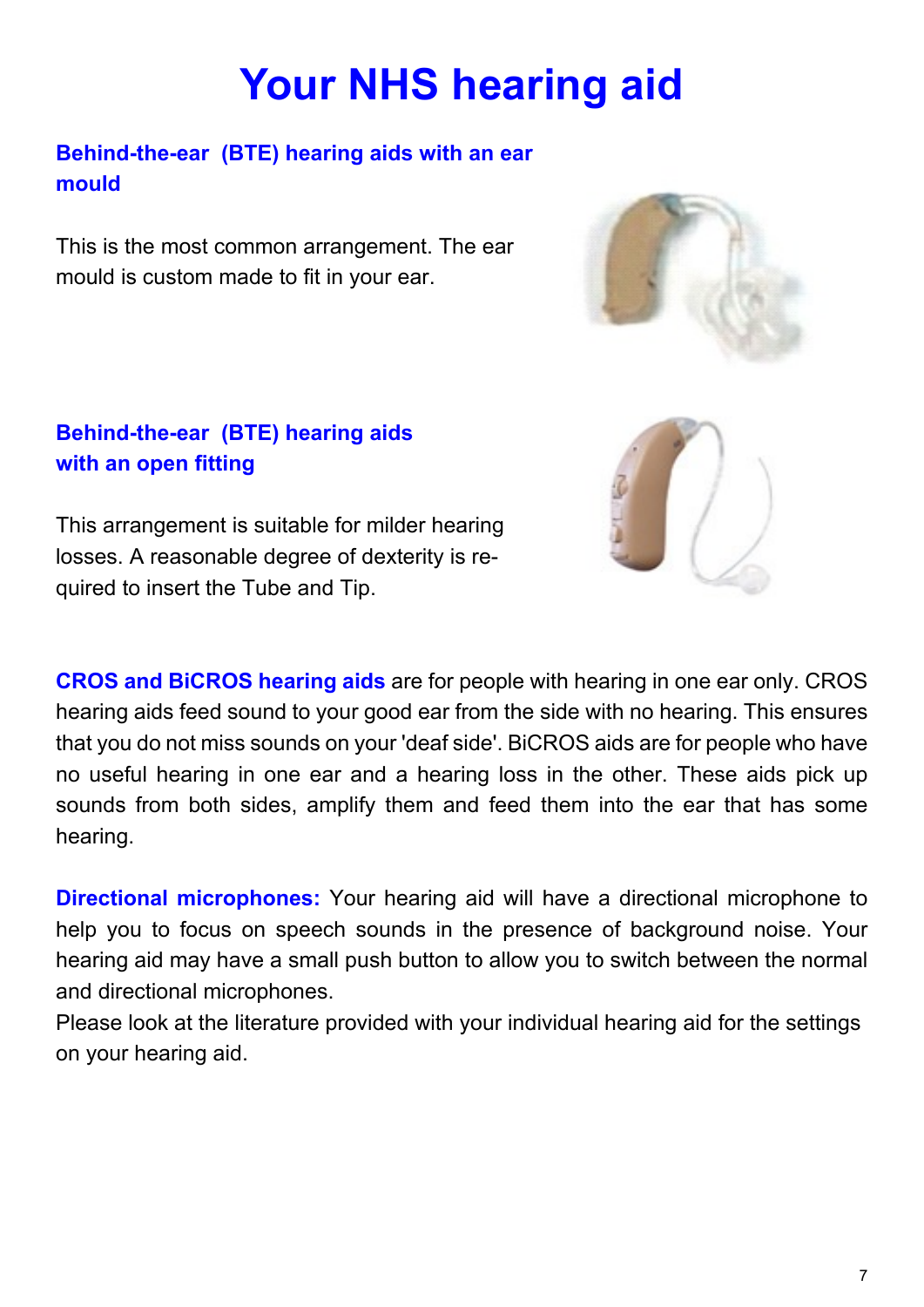# **Ear moulds**

The ear mould is a vital part of the hearing aid system. It channels sound from the aid into your ear and can affect the quality of what you hear. Sometimes ear moulds can be modified to help you hear better, depending on your hearing loss.

### **Comfort**

An ear mould that doesn't fit well or is difficult to put in place properly will not only be uncomfortable, but will make your hearing aid less effective, and may make it 'whistle'. This happens if amplified sound leaks back out of your ear past the ear mould and gets picked up by the hearing aid microphone. It is technically known as 'acoustic feedback'. Ear moulds should fit snugly but comfortably - even when you are eating! If your ear mould is causing discomfort or if you find it very difficult to put in or keep in place, please book an appointment.

# **Adding features to your ear mould**

You can make a feature of your ear moulds, for example made in bold colours or with glitter. There may be a small charge for this service.

# **Open fittings**

Open fittings can be used instead of an ear mould for some people. It serves the same purpose as an ear mould, channelling the sound into the ear.

The open fitting comprises of two parts. The tube connects to the hearing aid and separate tip attaches to the tube.

The tube and tip need to be kept clean and replaced periodically. This will be explained when the hearing aid is fitted.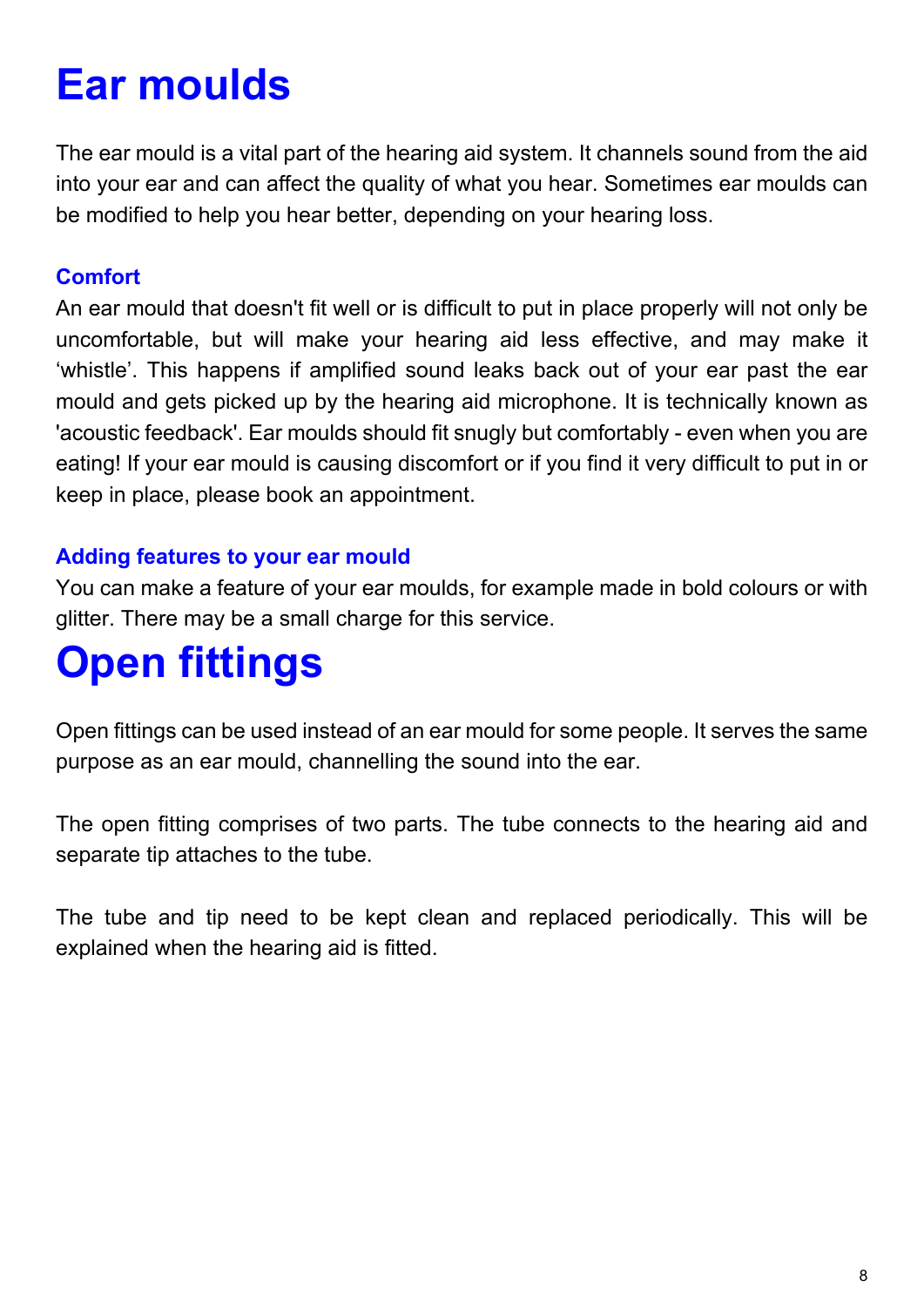# **Putting in your hearing aid**

It is important to get the ear mould in your ear properly. Your audiologist should show you how to do this and practice with you in the clinic, but it will take more practice at home before you are an expert.

**Hold the ear mould at the back with your finger and thumb.**

**Pull it back past your ear.**

**Put the bit that goes down the ear canal into position.**

**Then insert the bit that goes into the top of the ear**





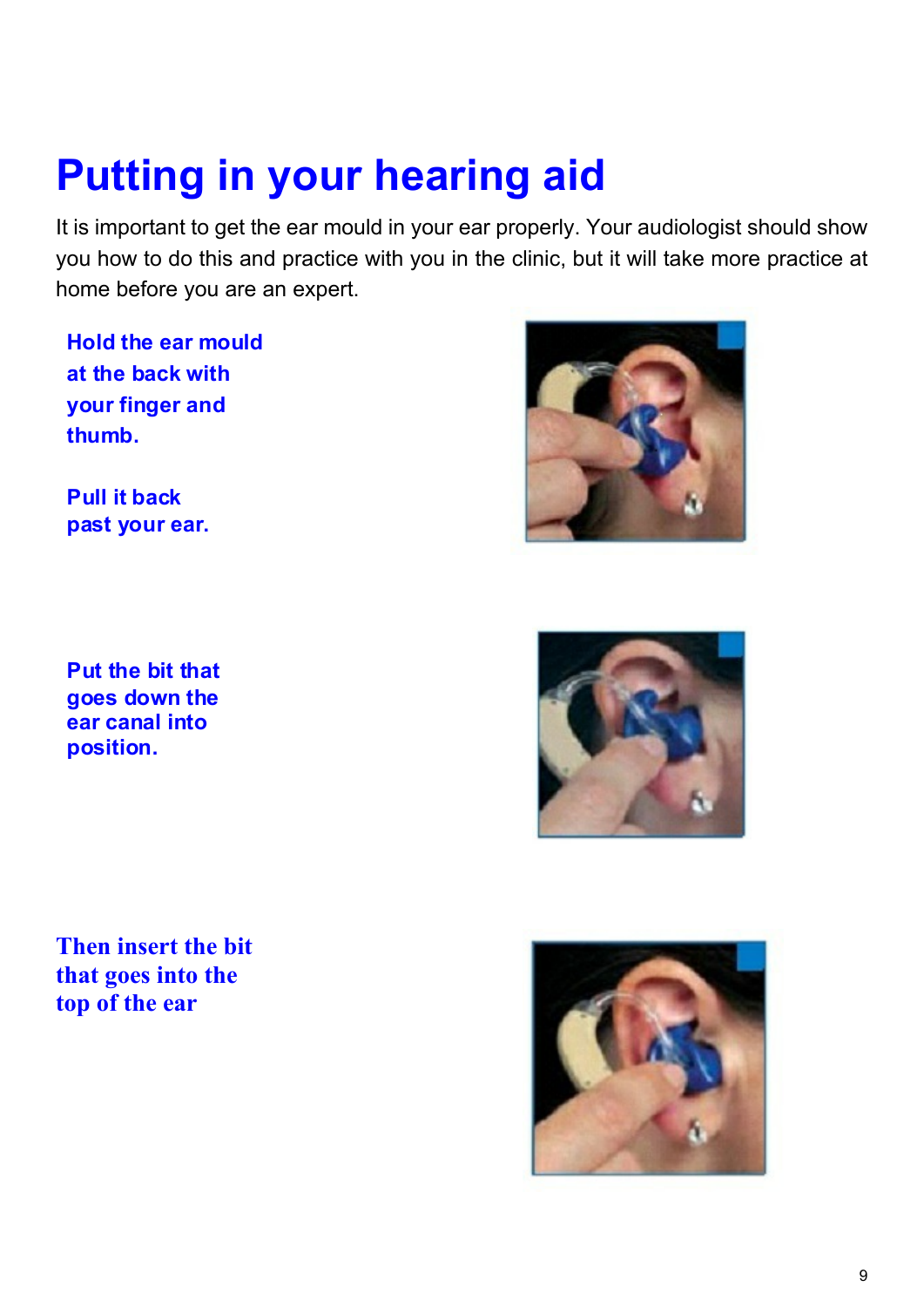**Use your other hand to pull down your ear lobe, if necessary.**

**Push your ear mould gently in.**

**Correctly fitted aid**



Your method may be different. This does not matter as long as the ear mould and hearing aid are fitting correctly.



This will make your ear sore and may cause feedback (a whistle). Feel up to the top part of your ear. If you can feel the point, the ear mould isn't in properly.

If your ear mould is in properly, but it is still making your ear sore, tell your audiology department (see page 25). They may be able to make the mould more comfortable. If your ear mould is in properly, but you are still getting feedback, please see the guide on page 20.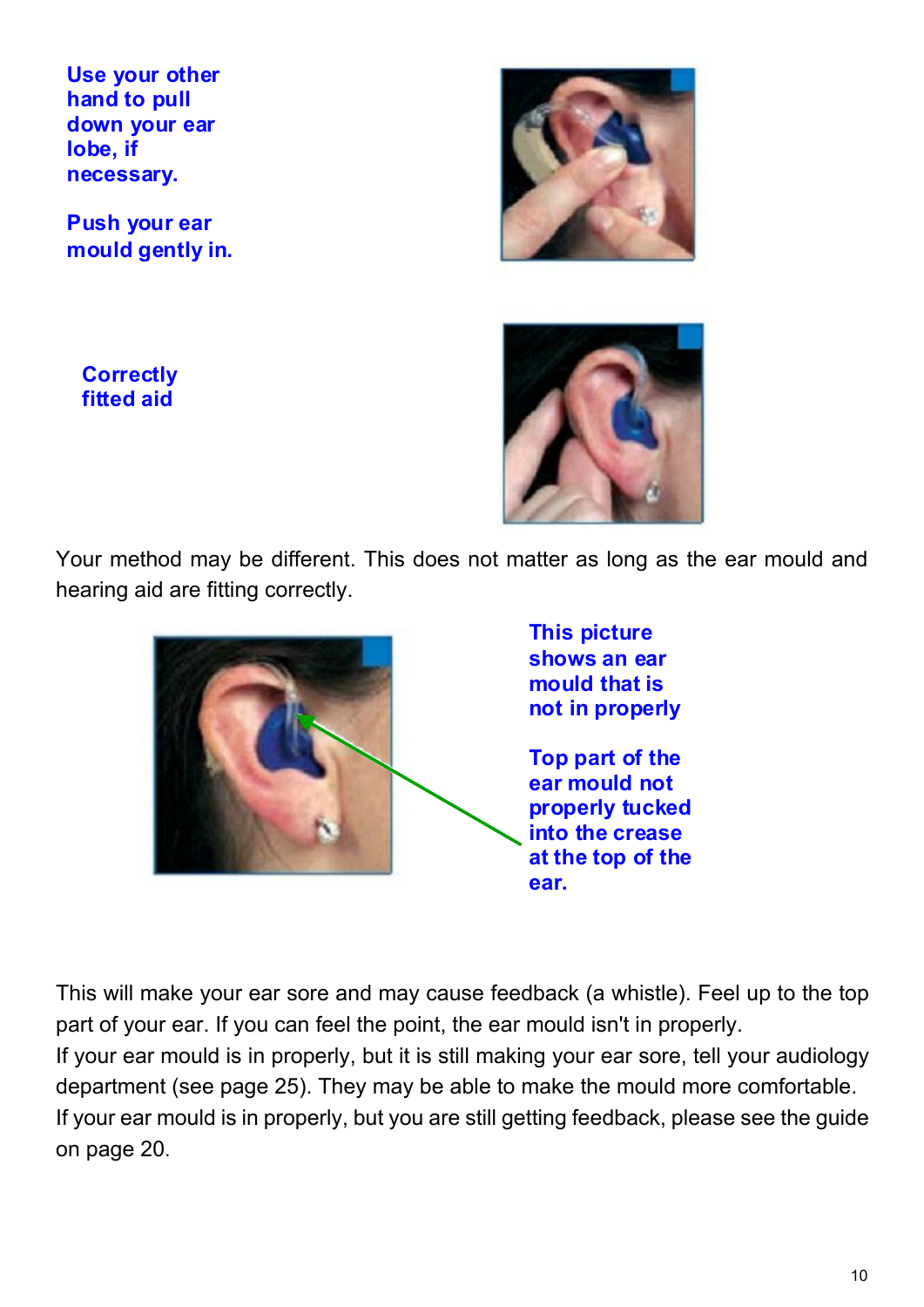# **To control the hearing aid**

### **Controls**

Most hearing aids that this department issues have a volume control and a program selection button. The button allows you to change to way the hearing aid operates for using in different situations, for example using in noisy situations or where there is a loop system. On most aids, moving the volume control downwards will reduce the volume. Refer to the instructions that came with your specific model when practicing with your aid. Your hearing aid will need to be switched off when you are not using it. This is usually done by partially opening the battery compartment.

Your audiologist will show you how to do this.

### **The Telecoil setting**

All of the NHS hearing aids can be programmed with a telecoil setting. When you switch your aid to this setting,

it allows you to use special listening equipment, such as an 'induction loop' or a telephone described as 'hearing aid compatible'. If you put your hearing aid on the telecoil setting where there is no loop system present, you may hear a buzzing or humming noise, but you may not hear anything else.

### **Induction loops**

These enable hearing aid users to pickup sound more clearly at a distance or across a counter window by using the telecoil setting. A loop system transfers sound directly to the hearing aid, cutting out most background noise. You will find loops in many theatres, conference halls, booking offices, and at bank counters. You can also have a loop fitted at home, for listening to TV and audio equipment, for example.

### **Induction loop symbol**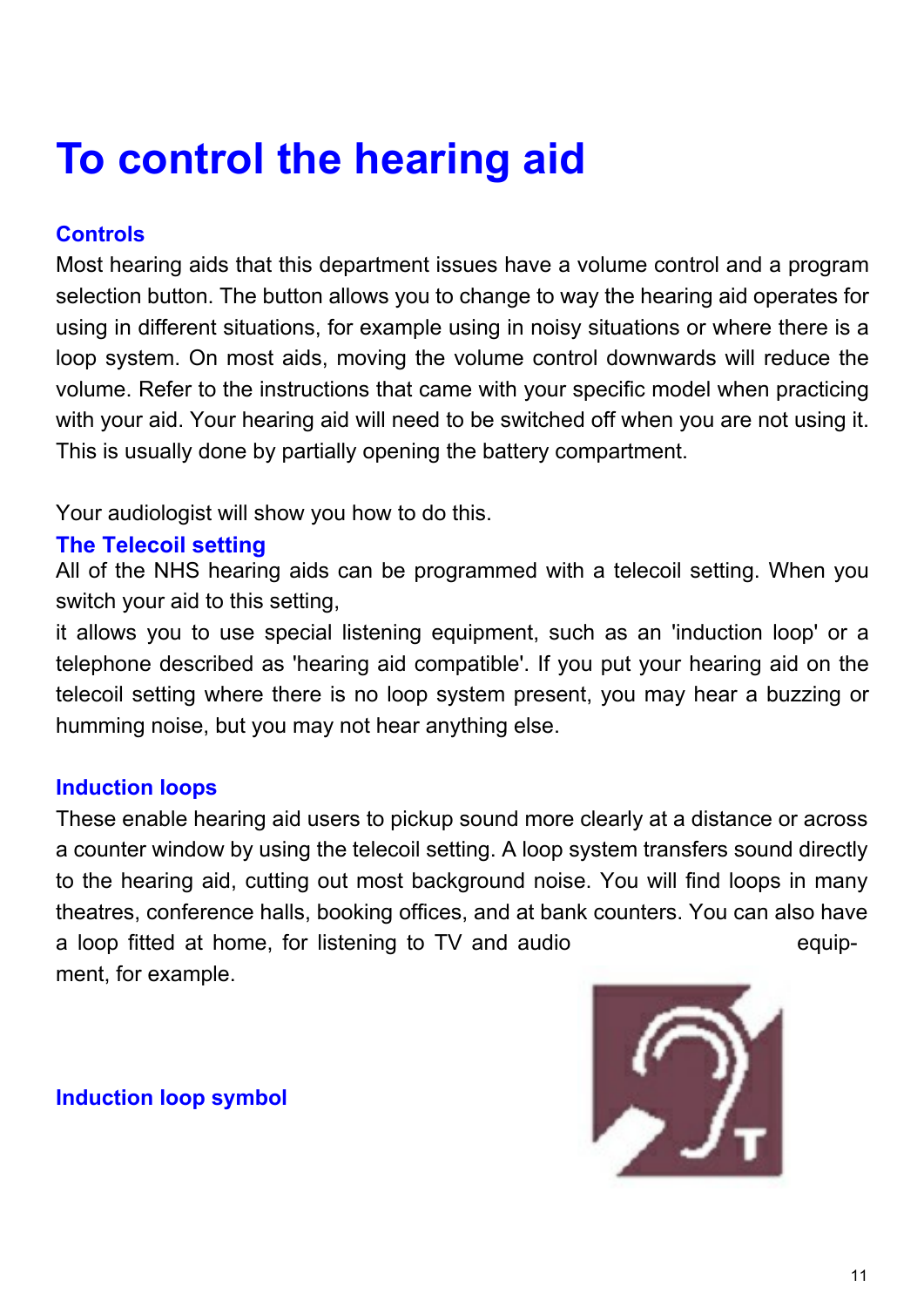# **Common problems**

# **If the hearing aid doesn't seem to be working:**

- check that you have not switched it to the 'Loop' program by accident:
- · if your hearing aid has a volume control, check that this is not turned right down. If it is, adjust it to the correct level;
- check that the battery is the right way round;
- try putting in just one new battery;
- take your hearing aid out and check that the earmould is not blocked with wax;
- check that the tubing is not twisted, squashed or split;
- · check whether there are droplets of condensation in the tubing. If there are, gently pull the soft tubing off the hooked part of the aid and blow down the tubing to remove the droplets.

# **If you have checked everything but your hearing aid is still not working, make an appointment to see if it needs to be repaired.**

**If the hearing aid is whistling, squealing, sizzling or buzzing. This could be 'feedback', which happens when sound from your hearing aid leaks out and gets picked up by its microphone;**

- · you may not have put the earmould in properly push it gently to check;
- · you may have excess wax in your ears ask your GP to check your ears;
- if your hearing aid has a volume control, check whether the volume is too high; and/or
- if your aid is buzzing, check whether you have switched to the 'Loop' program by accident.

# **You may need to ask staff in the Audiology Department for help if:**

- · your earmould has cracked, or does not fit snugly enough.
- · the hooked part of the hearing aid has cracked or
- · come loose; and/or
- the tubing has split, and this needs to be replaced

### **If none of these are the problem, please ring and book an appointment with an Audiologist to see if it needs to be repaired.**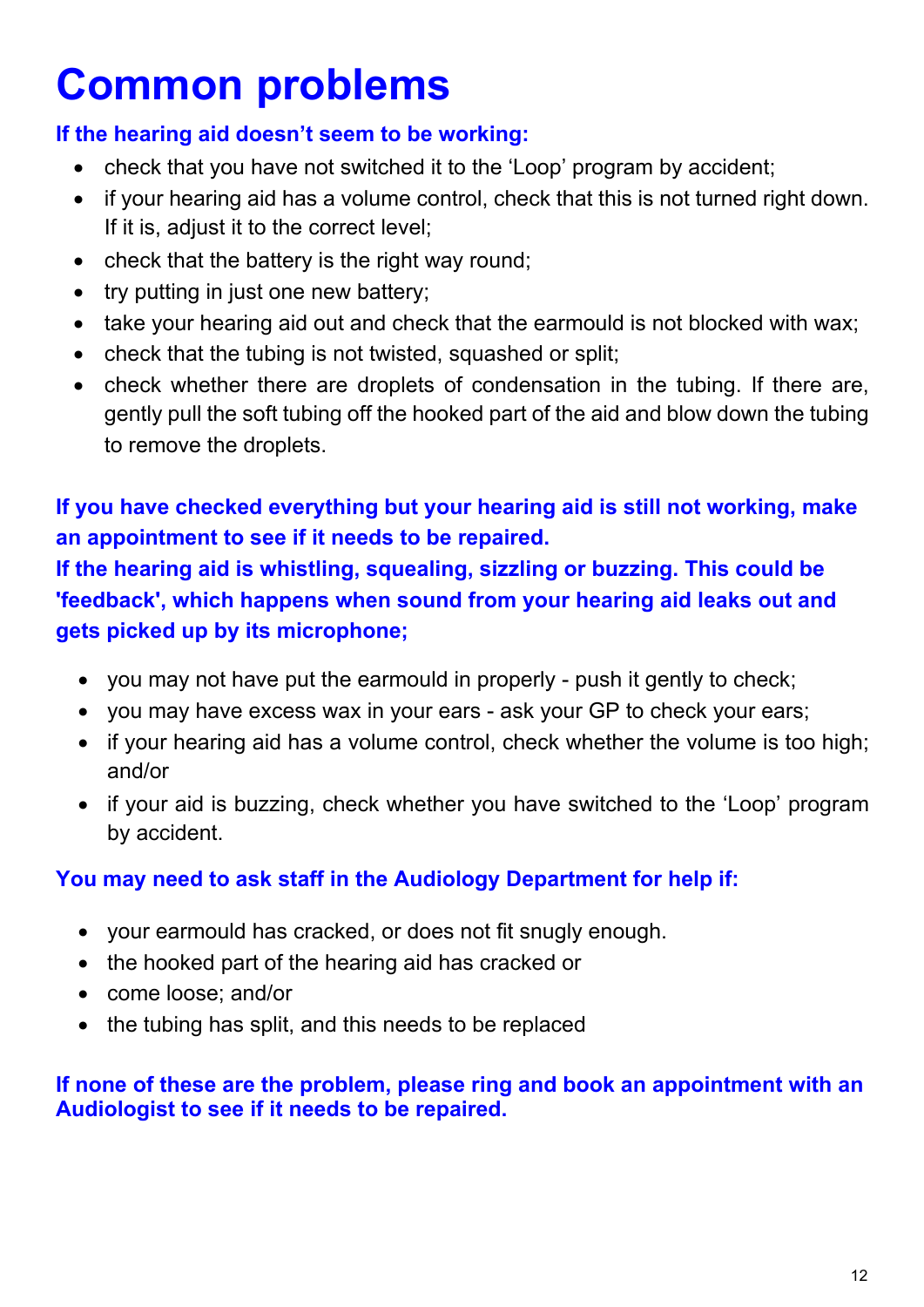# *Care and maintenance*

### **Please avoid getting your hearing aid wet at any time as this will damage it.**

Remove before showering or bathing and before visiting the hairdressers etc.

# **Batteries**

Your audiologist will tell you how to get new batteries. Your hearing aid will use a particular type of battery and this information will be written down in your hearing aid service book. How long they last will depend on what type of hearing aid you have and how much of the time you use it. Most hearing aids beep 4 times once a minute to let you know the battery is getting low.

Don't leave the battery in a hearing aid that you are not using regularly, as it might damage the aid. Keep the batteries clean and dry and away from extreme heat or cold. Dispose of your old batteries at your local recycling centre. Never throw old batteries into a fire (they may explode). Don't leave batteries where small children can reach them. If anyone swallows a battery, it is important to contact their GP. Always carry some spare batteries with you in order not to be caught out if the battery in your hearing aid dies.

# **Changing the battery**

When you change the battery, remember to remove the sticky tab from the fresh one and make sure that it goes in the battery compartment the right way round (match the '+' on the battery with the '+' on the battery compartment). If the battery compartment sticks when you try to close it, don't force it - the battery is probably the wrong way round and you need to check.

# **Cleaning an ear mould**

Ear moulds should be wiped clean every night with a soft, dry cloth or tissue. Don't use any chemicals as these can damage it. Use a pin or similar item to remove any wax or debris that has got into the channel that goes through the earmould.

At least once a week - and preferably more often - the ear mould should be separated from the hearing aid and washed. To do this with a behind-the-ear type of aid, gently pull the soft tubing off the hooked part of the aid by holding on to the tubing and the hook of the aid and tugging gently. But don't pull it out of the ear mould, as you won't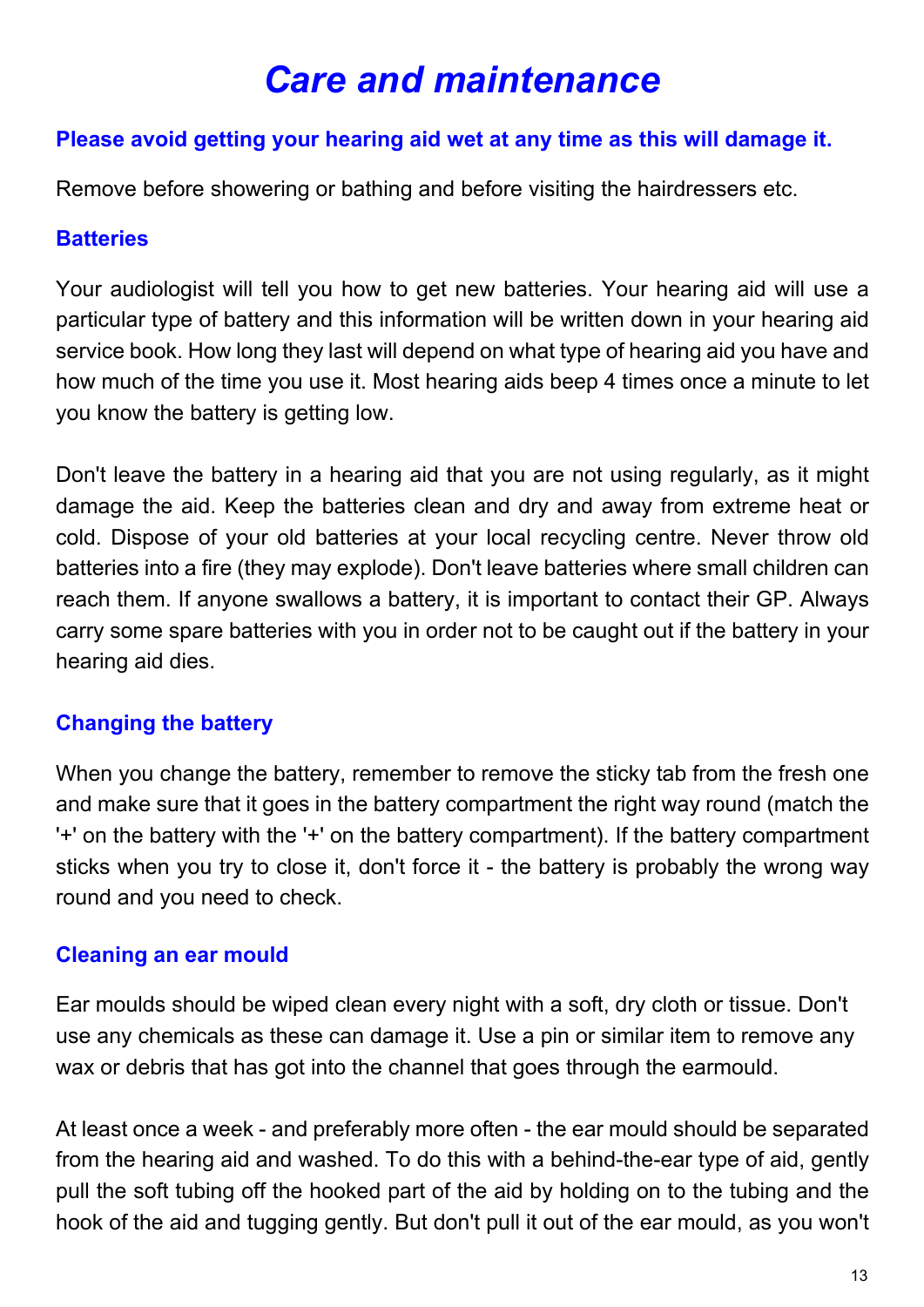get it back in again. Wash the earmould (with its tubing still in place) in warm, soapy water. Use a nailbrush to remove any wax. Rinse it well, blow down the tubing to get the water out and leave it to dry overnight. Then push the tubing back onto the hearing aid. Make sure that the curve of the earmould goes the same way as the curve of your hearing aid, (see diagram on page 7).

# **Cleaning a Life tip and tube**

The tube should be cleaned using the thin wire you were given when the aid was issued. The tube and tip may be wiped clean using a soft tissue or alcohol wipe such as a Mediwipe, available at chemists.

# **Cleaning the hearing aid**

Clean the hearing aid by wiping it carefully with a soft, dry cloth or tissue. Take care not to get it wet.

# **Re-tubing the ear mould**

You will need to have the tubing changed when it begins to harden and discolors, or if it splits. Please ring and book for an appointment on 01493 452354. The department is open from 9.00 am to 12.30 and 1.30 pm to 4.00 pm, Monday to Friday. Alternatively, if you feel confident in doing so, we can show you how to replace the tubing yourself.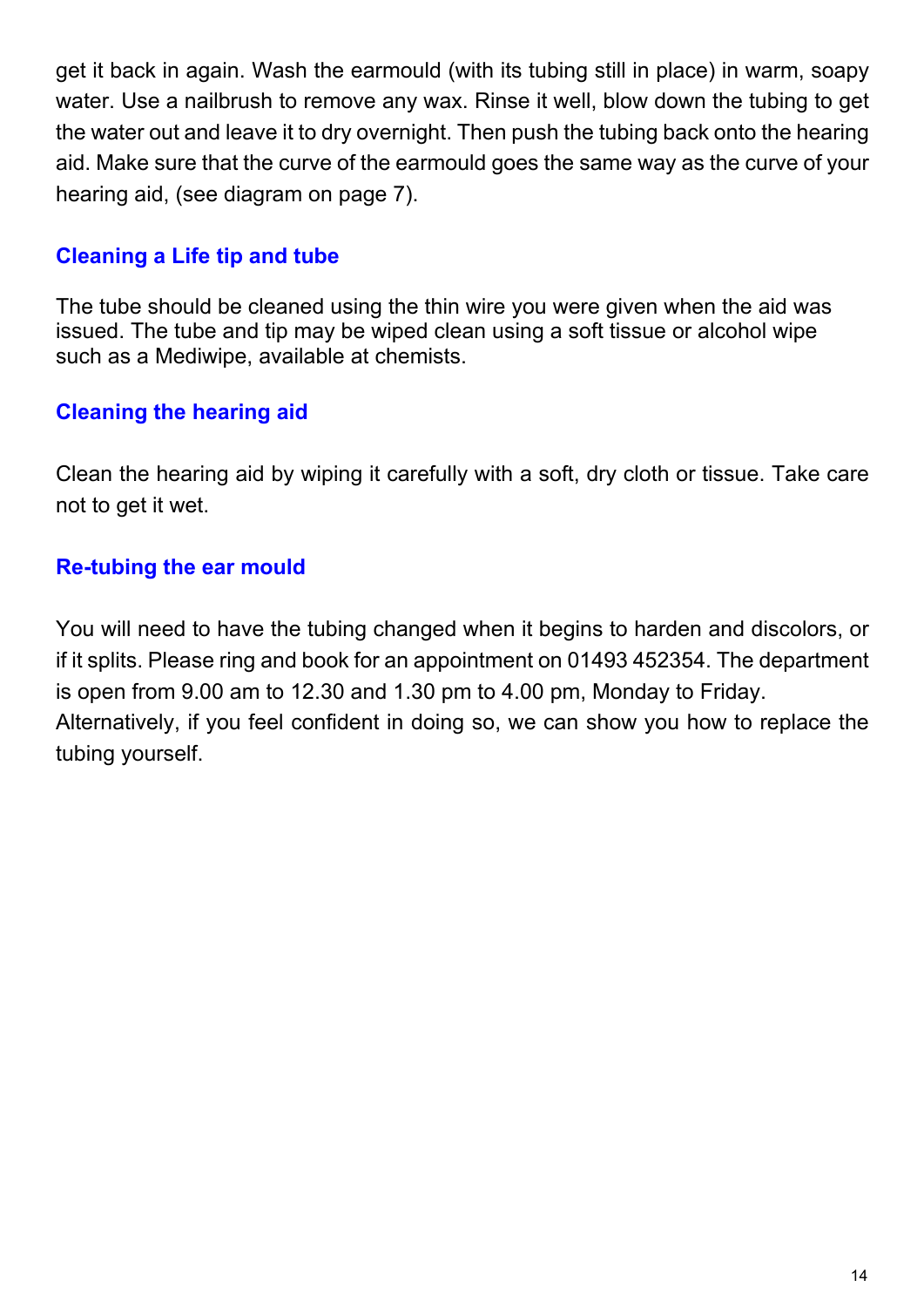# **Local hearing aid services**

### **New batteries**

If you bring your brown record book to the main entrance of the hospital we will supply new batteries without the need for an appointment. Batteries are also available at a number of local health centres and hospitals to make it easier for you to get them. There is a list of the local centres available on request. You do not need to go in person. Someone else can get them for you, as long as they have your record book. We also have a postal service; send in your brown service book, and a stamp for return postage.

### **Repairs**

All repairs require an appointment please book with the Audiology Department in the James Paget Hospital. Please ring 01493 452354. The department is open from 9.00 am to 12.30 and 1.30 pm to 4.00 pm, Monday to Friday.

# **Other assistance**

### **Tinnitus**

Tinnitus is a medical term for any noise which people hear either in one ear, both ears or in their head. These sounds do not come from outside the head, although they may occasionally sound as if they do. You may hear a ringing, buzzing, whistling or rushing noise. Tinnitus is quite common and can develop at any age. There are many different causes of it and they are rarely linked to anything serious. Although tinnitus can be distressing if it goes on constantly, people usually learn to minimise its disruptive effects quite successfully. If you have tinnitus and would like help with it, let your GP know. You may find that wearing your hearing aid stops your tinnitus from being so bothersome by bringing in extra sounds that help distract your attention away from it.

### **Balance**

Some people have problems with their balance. We can all feel dizzy at some point in our lives but if you have balance problems or are concerned about your balance, you should talk to your GP and they will advise you as to the best course of action. Many different medical conditions, including inner ear disorders, can give rise to symptoms of dizziness and unsteadiness. These can sometimes be very unpleasant, but the causes are rarely serious. You should always seek medical advice and bear in mind that balance problems can often be helped by simple treatments.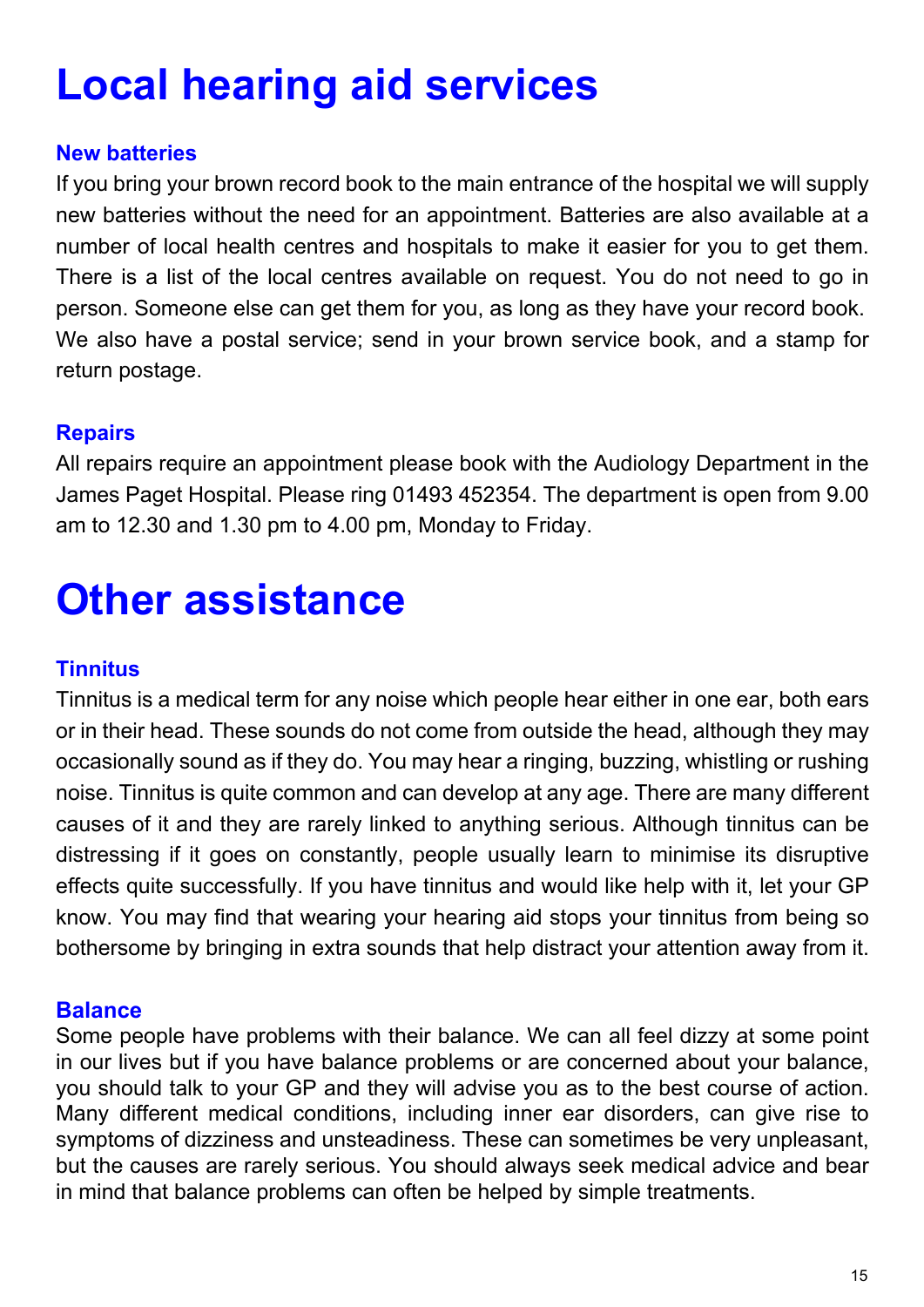#### **Other equipment**

A hearing aid can help you to hear many things in and around the house, but even with its help you may find that you have some remaining problems. If you have difficulty hearing such things as alarm clocks, telephones ringing, doorbells, babies crying, or smoke alarms, for example, you can get alerting devices that have been designed to help. These use flashing lights, pagers or vibrating pads to draw your attention to sounds. If you find it hard to listen to the television or to hear voices on the telephone, other equipment is available to help. The equipment may be available through your social services department or organisation(s) providing services on their behalf, or may be purchased.

### **Other information**

All hearing aids issued by this department are certified as safe for use in mines and other explosive areas. Please ask a member of staff for a copy of the certificate if required.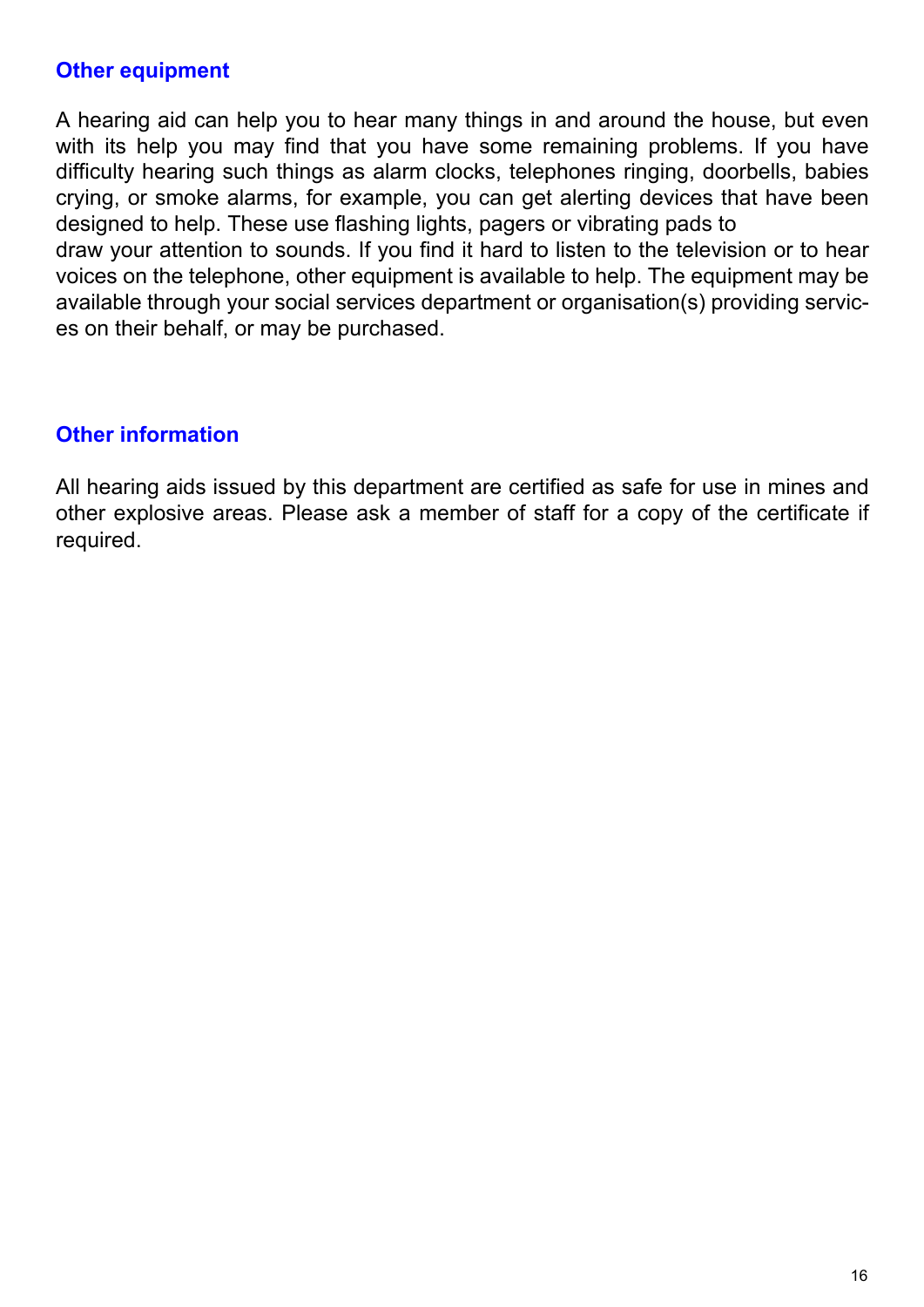# **Helpful organisations**

When you are fitted with your hearing aid, your hearing aid centre will give you information about clinic times and local services. Do keep this information in a safe place, as you may need to refer to it in the future.

There are other organisations that provide help and advice for hearing impaired people. We list the main ones below.

# **Association of Teachers of Lip-reading to Adults (ATLA)**

The ATLA can provide information about local lip-reading classes. These details may also be obtainable from your local Audiology Department.

PO Box 506, Hanley Stoke-on-Trent ST2 9RE. **Fax:** 0870 706 2916. **E-mail:** [ATLA@lipreading.org.uk](mailto:ATLA@lipreading.org.uk) **Website:** [www.lipreading.org.uk](http://www.lipreading.org.uk )

### **British Deaf Association (BDA)**

The BDA provides help and support to deaf people, with particular focus on signlanguage users. They can provide information on a range of subjects such as welfare benefits, education and the Disability Discrimination Act (DDA). 1-3 Worship Street, London EC2A 2AB **Textphone:** 0800 6522 965 **Telephone:** 0870 770 3300 **Videophone:** 020 7496 9539 **Fax:** 020 7588 3527 **E-mail:** [helpline@bda.org.uk](mailto:helpline@bda.org.uk ) **Website:** [www.britishdeafassociation.org.uk](http://www.britishdeafassociation.org.uk)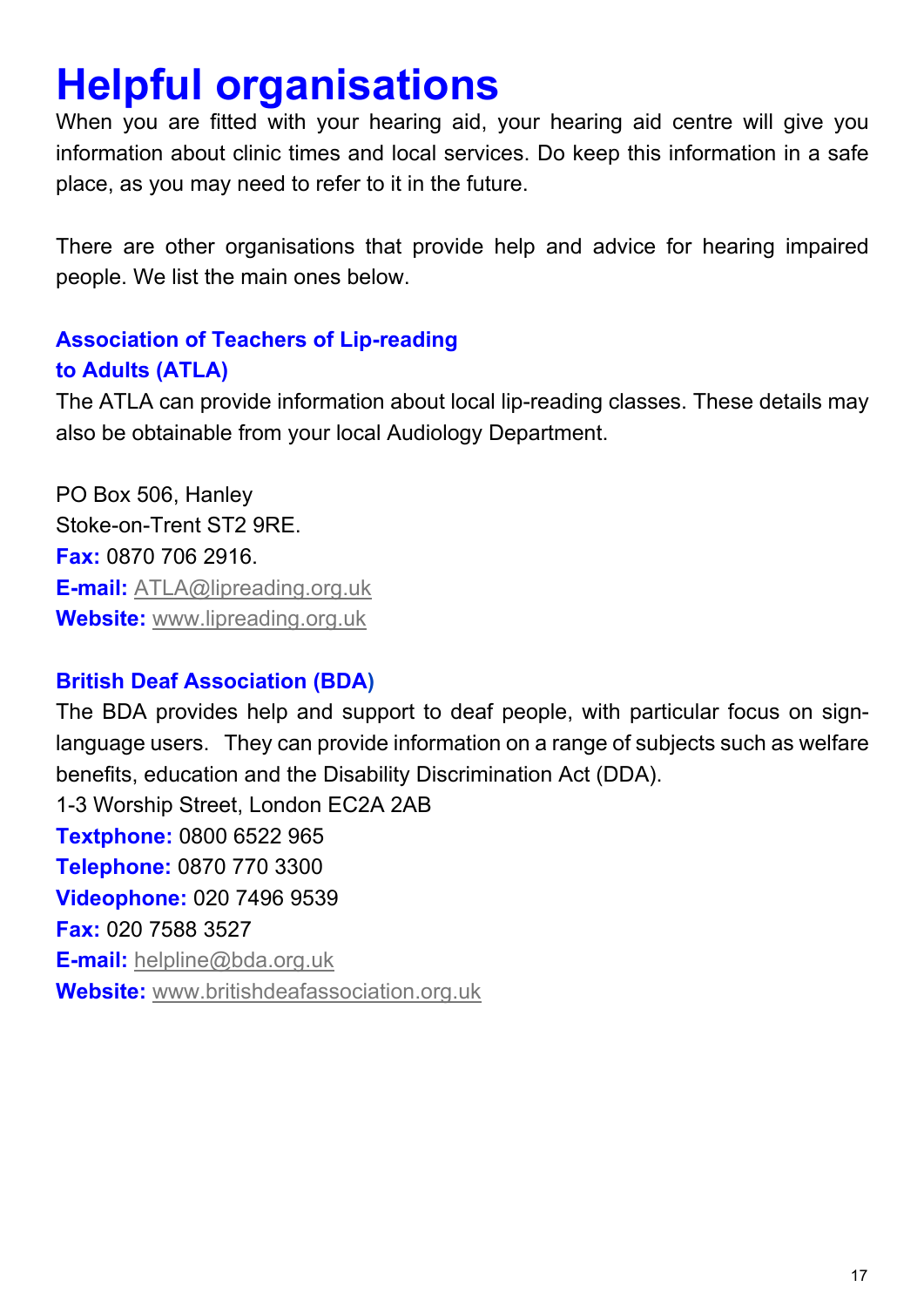### **British Tinnitus Association**

This national charity supports local self-help groups and takes an interest in research. Ground Floor, Unit 5, Acorn Business Park, Woodseats Close, Sheffield, S8 0TB **Freephone (UK):** 0800 018 0527 **Fax:** 0114 258 2279 **E-mail:** [info@tinnitus.org.uk](mailto:info@tinnitus.org.uk ) **Website:** [www.tinnitus.org.uk](http://www.tinnitus.org.uk)

#### **Deafblind UK**

Deafblind UK is a national charity which provides a range of support services to deafblind adults and their carers.

The National Centre for Deafblindness

John and Lucille van Geest Place Cygnet Road, Hampton Peterborough PE7 8FD **Helpline:** 0800 132320 (24 hours) **Textphone:** 01733 358858 **Fax:** 01733 358356 **Website:** [www.deafblind.org.uk](http://www.deafblind.org.uk)

### **Hearing Concern**

Hearing Concern is a national charity dedicated to improving the quality of life of adults who are hard of hearing. 4th floor, 275-281 King Street

London W6 9LZ **Telephone:** 020 8233 2929 **Textphone:** 020 8233 2934 **Fax:** 020 8233 2934 **HelpDesk:** 0845 0744600 (voice and text) **E-mail:** [info@hearingconcern.org.uk](mailto:info@hearingconcern.org.uk ) **Website:** [www.hearingconcern.org.uk](http://www.hearingconcern.org.uk)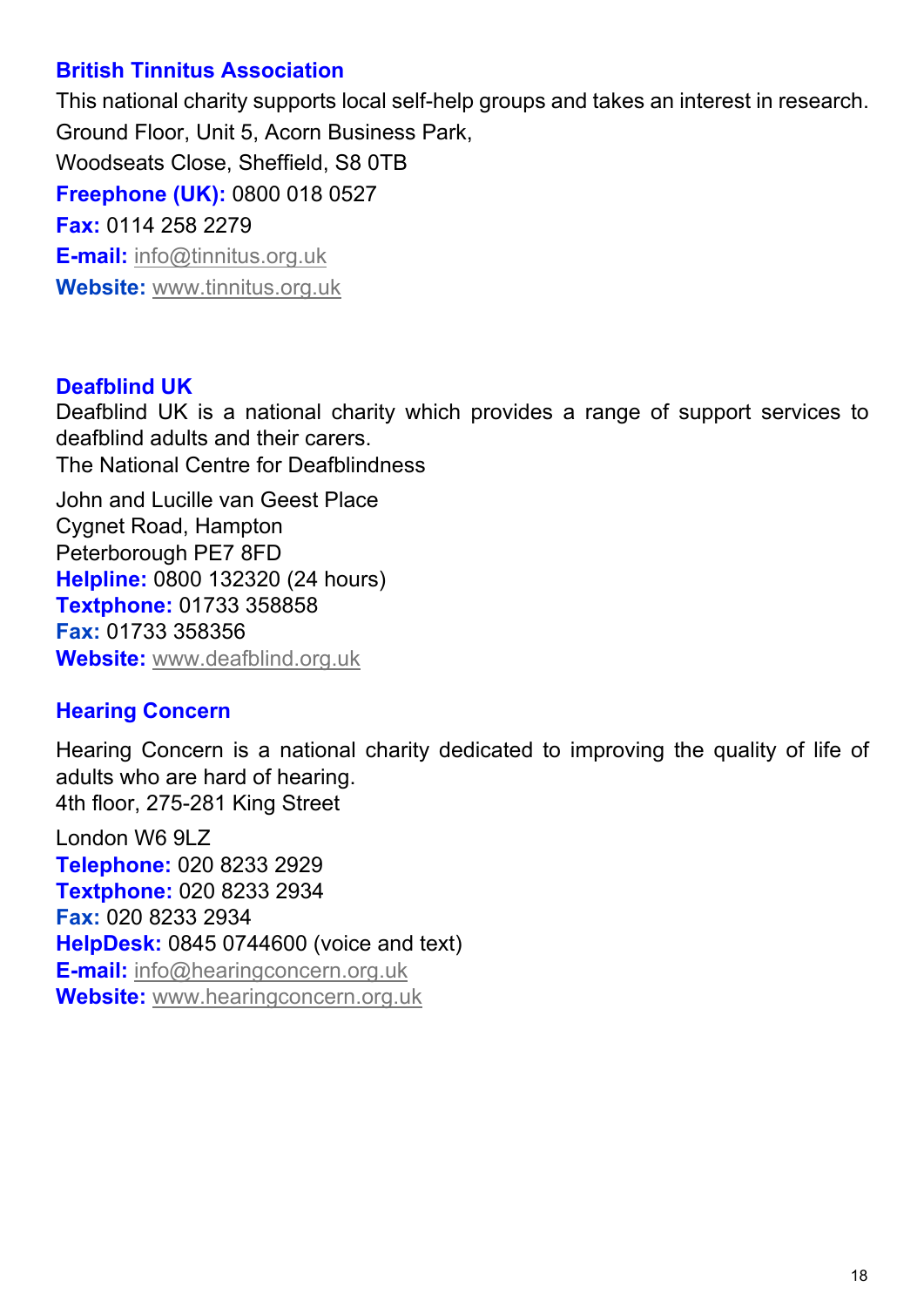#### **National Deaf Children's Society**

The NDCS aims to encourage, help and advise parents of deaf children and ensure that deaf children receive the maximum benefits from medical technology and educational techniques.

15 Dufferin Street, London, EC1Y 8UR

**Telephone:** 020 7490 8656 **Textphone:** 020 7490 8656 **Fax:** 020 7251 5020 **Freephone helpline:** 0808 800 8880 (voice and text) **E-mail:** [ndcs@ndcs.org.uk](mailto:ndcs@ndcs.org.uk) **Website:** [www.ndcs.org.uk](http://www.ndcs.org.uk)

#### **Action on Hearing Loss**

Action on Hearing Loss is the largest voluntary organisation in the UK concerned with all aspects of deafness. They provide a range of services including freephone helplines, interpreting, training, assistive devices, and residential care. They also provide a range of leaflets on all aspects of deafness which may be available at your hearing aid centre.

19-23 Featherstone Street

London EC1Y 8SL

#### **Freephone Information Line:**

**Telephone:** 0808 808 0123 **Textphone:** 0808 808 9000 **Fax:** 020 7296 8199

**Website:** [Action On Hearing Loss: RNID](http://www.actiononhearingloss.org.uk)

**Tinnitus Helpline: Telephone:** 0808 808 6666 (freephone) **Textphone:** 0808 808 0007 (freephone) **Fax:** 020 7296 8199 **E-mail:** [tinnitushelpline@rnid.org.uk](mailto:tinnitushelpline@rnid.org.uk)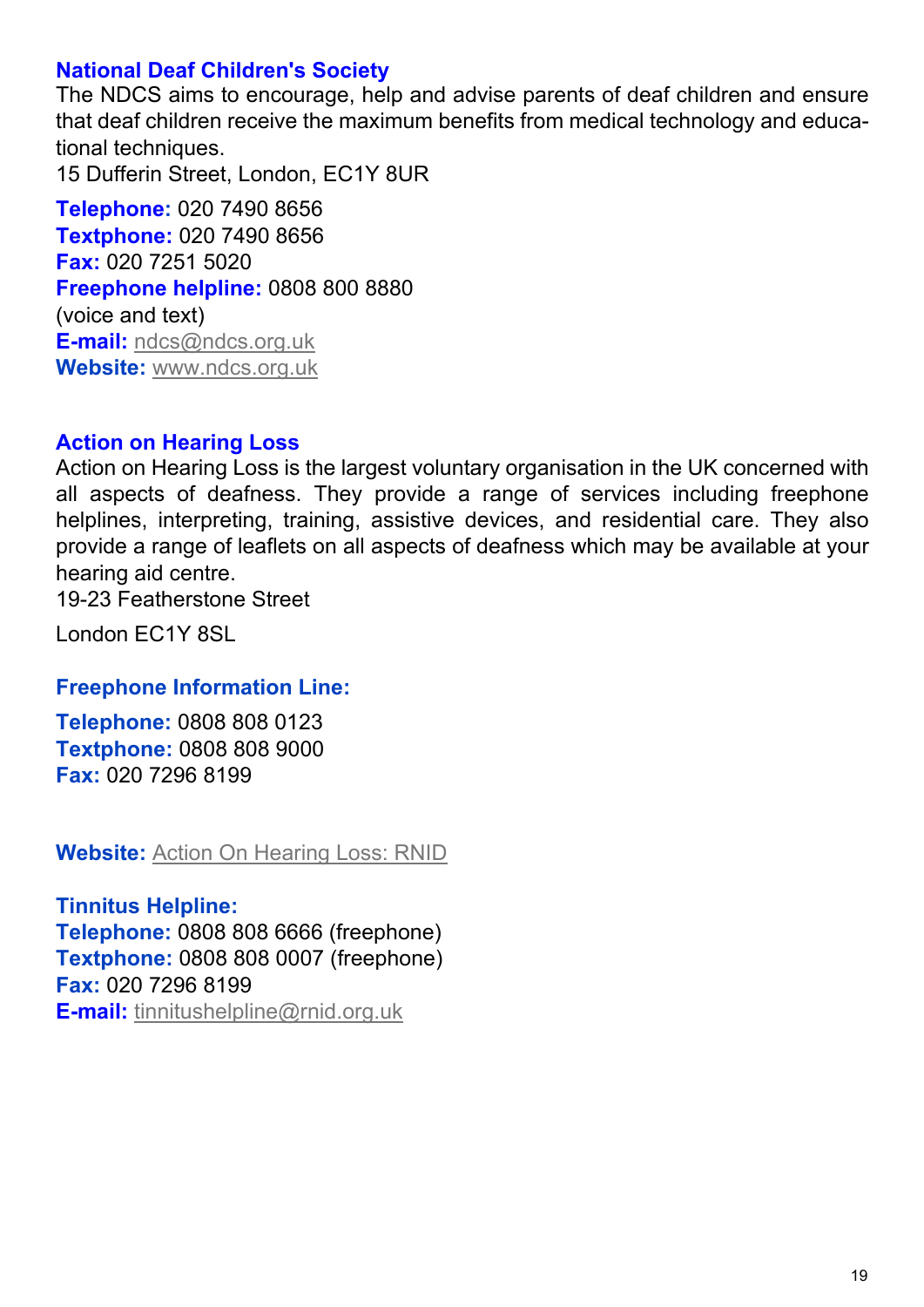#### **Sound Advantage**

Sound Advantage is a service for deaf and hard of hearing people. It supplies a full range of assistive devices direct to individuals (via the Solutions catalogue) and through many social services departments. Products include listening devices for TV and general conversation; alerting devices, such as flashing doorbells, smoke detectors and alarm clocks; and special telephones, both textphones and amplified voice phones.

Unit 1, Haddonbrook Business Centre,

Fallodan Road, Orton Southgate, Peterborough, PE2 6YX **Telephone:** 0870 789 8855 **Textphone:** 01733 238020 **Fax:** 0870 789 8822 **E-mail:** [solutions@hearingloss.org.uk](mailto:solutions@hearingloss.org.uk)

#### **Typetalk**

Typetalk is a 24-hour telephone relay service that enables deaf, deafblind, deafened, hard of hearing and speech- impaired people to use the normal telephone network to communicate with hearing people anywhere in the world. It is free to join Typetalk, and calls cost about the same as if they had been dialed direct. For more information about the service, please contact:

RNID Typetalk, PO Box 284

Liverpool L69 3UZ. **Switchboard:** 0151 709 9494 **Textphone helpline:** 0800 500 888 **Voice helpline:** 0800 7311 888 **Fax:** 0151 709 8119 **E-mail:** [helpline@rnid-typetalk.org.uk](mailto:helpline@rnid-typetalk.org.uk ) **Website:** [www.typetalk.org](http://www.typetalk.org)

#### **Sense**

Sense is the national voluntary organisation that works with and campaigns for children and adults who are both deaf and blind; providing advice, support, information for them, their families, their carers and the professionals who work with them.

11-13 Clifton Terrace, London N4 3SR

**Telephone:** 020 7272 7774 **Textphone:** 020 7272 9648 **Fax:** 020 7272 6012 **E-mail:** [enquiries@sense.org.uk](mailto:enquiries@sense.org.uk) **Website:** [www.sense.org.uk](http://www.sense.org.uk)